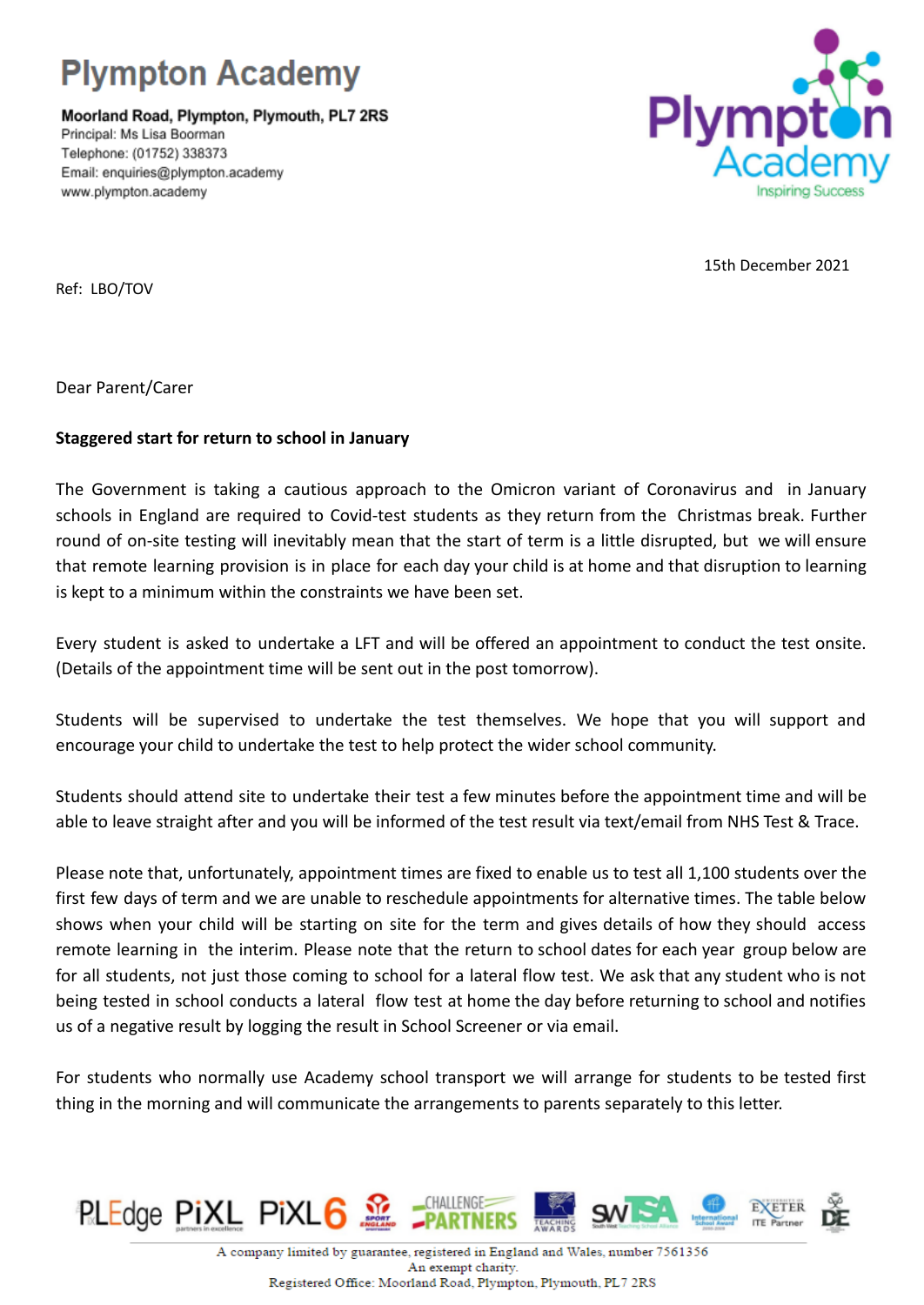The Academy uses a software package, SchoolScreener, for tracking COVID test results for both staff and students. If you have not already created an account, in order for us to be able to support your child to test in January, we will need you to register for SchoolScreener and complete a consent form. You will find the link to the School Screener package on the Academy website. A link to the correct area on the website can be accessed by clicking on the red bar at the top of the front page labelled 'Online COVID testing, registration and reporting'. We intend to use existing consent forms from parents who have previously done this.

Please note that Academy reception will be closed over the Christmas recess from 17<sup>th</sup> December 2021 to the 4<sup>th</sup> January 2022; if you have any concerns or queries regarding the testing, please email our enquiries email address enquiries@plympton.academy and staff will endeavour to answer your query.

| <b>Date</b>             | <b>Students for testing</b> | Learning strategy                                                                                   |
|-------------------------|-----------------------------|-----------------------------------------------------------------------------------------------------|
| Wednesday 5th Jan 2022  | Year 11<br>Year 13          | Y7-10: remote learning<br>Y11: Hegarty & Seneca<br>Y12/13: to be set work by individual<br>teachers |
| Thursday 6th Jan 2022   | Year 7<br>Year 12           | Year 11/13: normal lessons<br>Y7: Hegarty & Seneca<br>Other years: remote learning                  |
| Friday 7th Jan 2022     | Year 8                      | Y7 & Y11-13: normal lessons<br>Y8: Hegarty & Seneca<br>Y9 & 10: remote learning                     |
| Monday 10th Jan 2022    | Year 10                     | Y7/8 & Y11-13: normal lessons<br>Y10: Hegarty & Seneca<br>Y9: remote learning                       |
| Tuesday 11th Jan 2022   | Year 9                      | Y7/8 & Y10-13: normal lessons<br>Y9: Hegarty & Seneca                                               |
| Wednesday 12th Jan 2022 | Mop up                      | All students into lessons                                                                           |

## **Attendance**

If your child is unwell, we ask that you inform the school by calling the attendance office on 01752 33xxxx or emailing attendance@plympton.academy. This includes informing the school if your child has tested positive for COVID and is therefore having to self-isolate. These attendance procedures also apply to the remote learning period, so we are aware that your child may not be able to complete their work. Teachers will register students who are attending live lessons and we will contact you if your child is not attending.